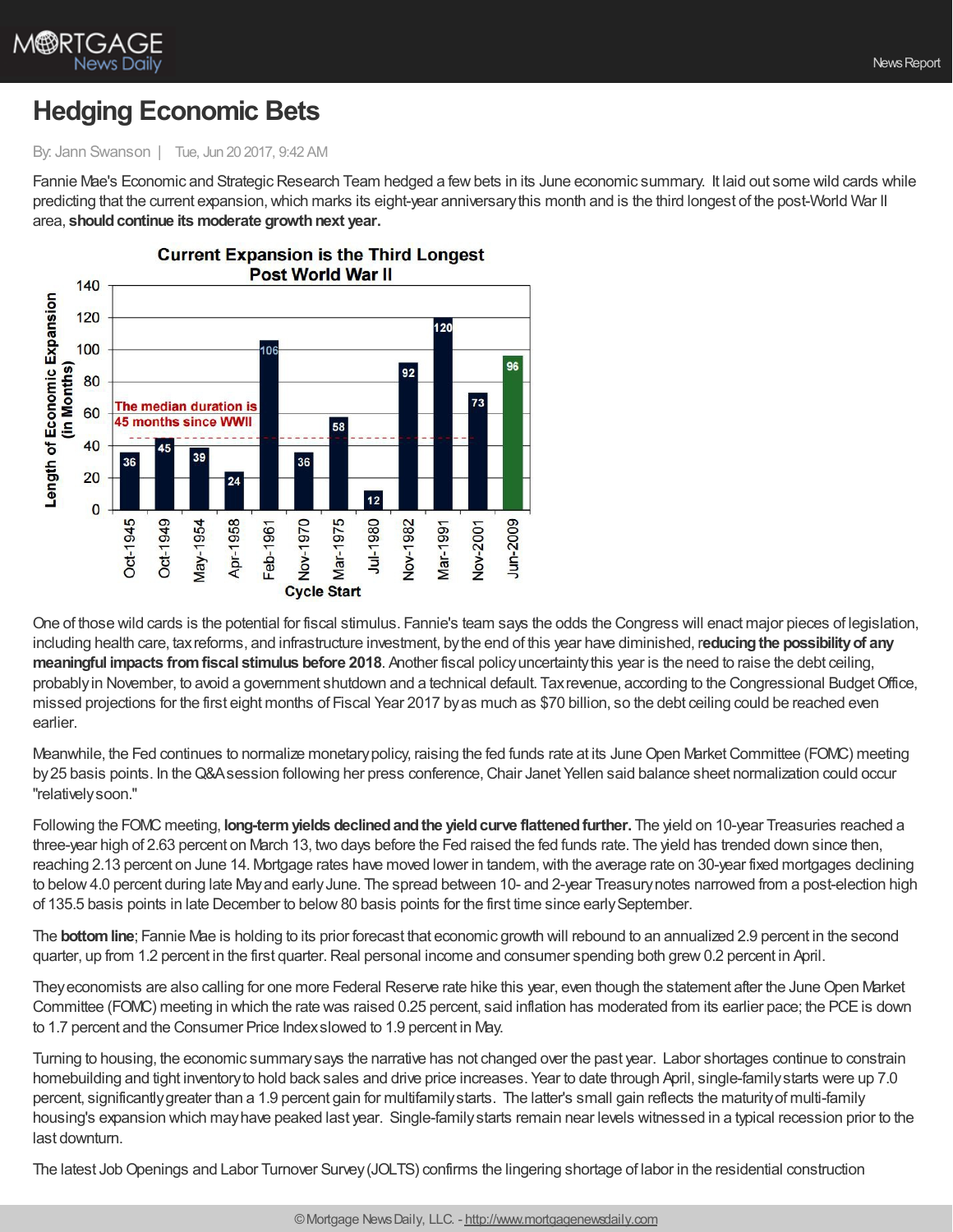

industry. In April, openings in the construction industryjumped to the highest reading since September,while the quits rate- a gauge of workers' confidence-remained at an expansion high for the third consecutive month.

On a happier note, builders do appear to be **respondingtothe demandfor smaller new homes**. The share of completed newsinglefamily houses containing fewer than 2,400 square feet rose in 2016 for the first time in seven years. Fannie Mae says, if this trend continues, it could help alleviate the criticallytight supplyin the lower end of the market.



After hitting newpost-crisis highs in March, both **new andexistinghome sales pulledback inApril**. The report speculates that the unusuallywarm winter along with declining interest rates in Januaryand Februarycould have pulled some sales into the first quarter. The tight inventory of existing homes also contributes to decreased sales and the number of says on the market fell to a new record low. The months' supplyof existing homes remained historicallytight at 4.2 months, versus 4.6 months the previous April.

The lean inventory is a boon for homes prices and The CoreLogic House Price Index, the measure used by the Fed to estimate the value of real estate assets, gained 6.9 percent year-over-year in April-the strongest increase since May2014. The continuing appreciation has continued to boost homeowners' equitywhich has nowsurpassed its previous peak recorded 11 years ago. Outstanding mortgage debt rose 1.9 percent on an annual basis, the weakest gain in a year.



## **Household Net Worth Rises, Boosted by**